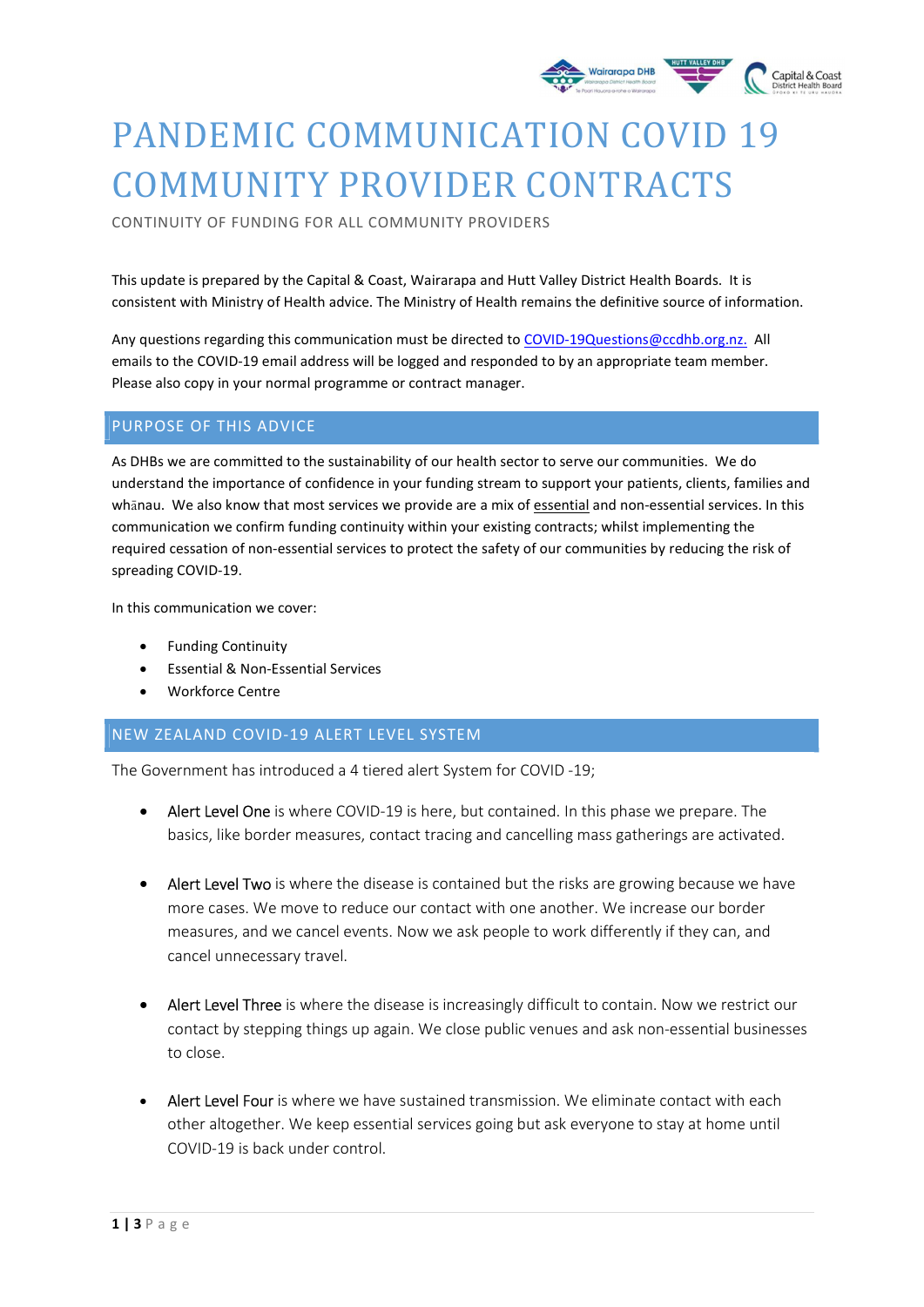

# NEW ZEALAND IS CURRENTLY AT ALERT LEVEL 3

WE WILL BE AT ALERT LEVEL 4 AT 11.59PM ON WEDNESDAY 25 MARCH 2020

# FUNDING CONTINUITY

As one of your funders we are committed to supporting your organisation to continue providing services to the community. However, we are mindful that your capacity to continue delivery of these services may be reduced as we move into Alert Level 3 and Alert Level 4 as a result of increased demand for essential services, workforce availability and/or ceasing non-essential services.

#### CONTINUED FUNDING FOR ALL CONTRACTED SERVICES

It is important that services remain sustainable and that you are able to retain and pay your staff over this period of time. We want to assure you that we will continue to pay your organisation for the contracts we fund you for, whether they are determined to be essential or non- essential services.

#### CONTRACT AND FUNDING QUERIES

For all queries regarding your contracts and funding arrangements please contact your Contract Manager in the first instance. While they are all working remotely from home they are connected into our central system and will continue to operate normally.

# ESSENTIAL AND NON-ESSENTIAL SERVICES

Your contract manager has been involved in a process to determine which contracts we consider 'essential' and 'non- essential' services during this COVID-19 pandemic. They will contact you by phone (if they have not already done so) to discuss this with you. We do assume you are continuing essential services that keep your patients and clients safe.

Once non-essential and essential services have been agreed this will be confirmed by email so we have a clear record of which services we have agreed to continue and which services will be stopped during the COVID-19 response.

#### NON ESSENTIAL SERVICES

For those non-essential services where delivery will be stopped we would like you to consider two things:

- Is there a different way you could deliver the service (i.e. using technology rather than face to face);
- If you cannot deliver the service in a different way, can the affected staff in these services be released to work on COVID-19 related activity? This may include being redeployed to other organisations on an as needed basis. (See section below on Workforce Centre)

We also recognise that you may need to redeploy staff to cover essential services where there are higher than normal levels of sick leave, or staff who are unable to work.

#### ESSENTIAL SERVICES

There are a number of services we fund that we would consider essential. These include primary care services, hospital services, palliative care facilities, all residential facilities (such as aged residential care and mental health residential facilities) immunisation services, pharmacies, and whether you are delivering services to